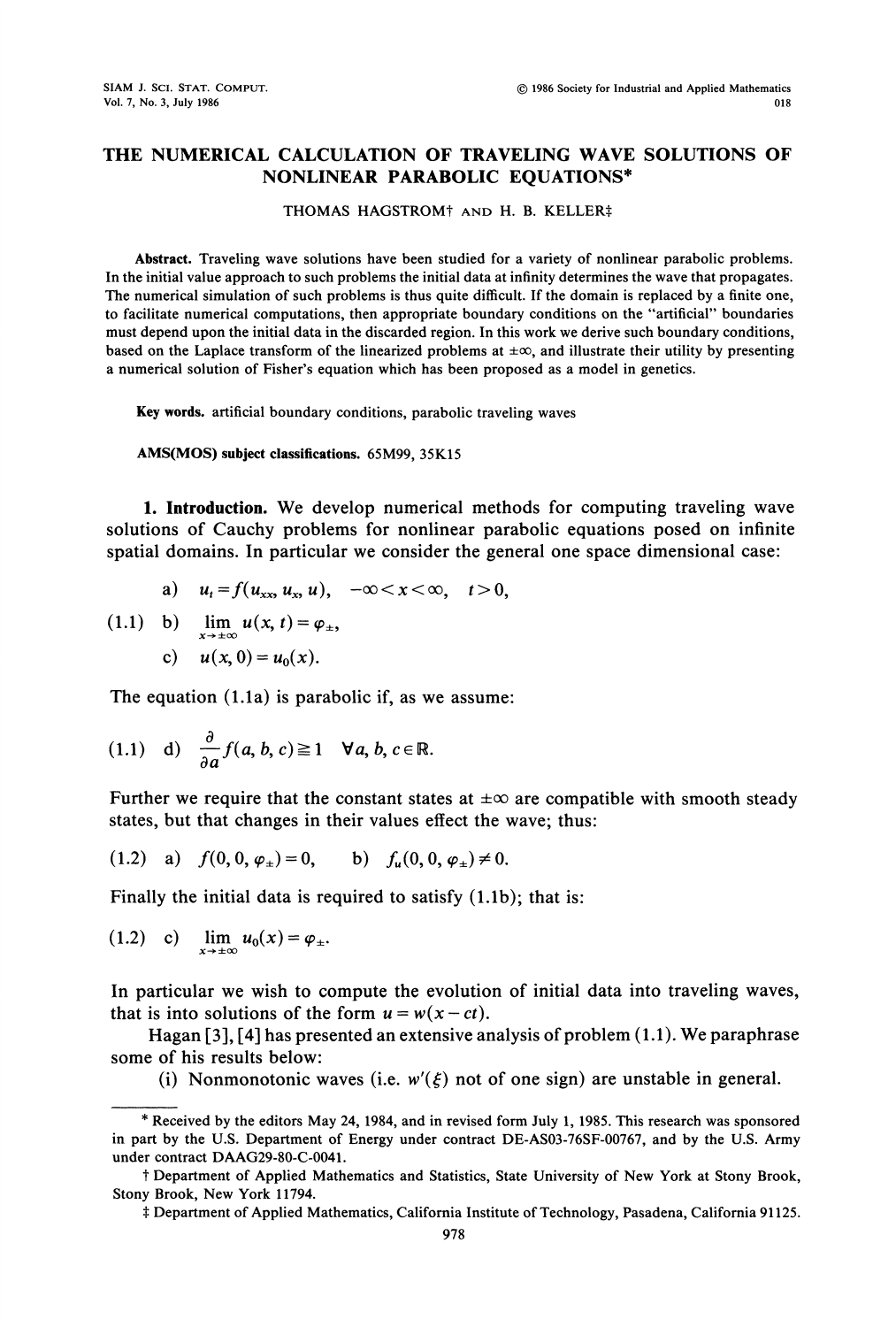(ii) The stability of monotonic waves of speed  $c$  can, in general, be determined by an examination of their trajectories in the phase plane of:

(1.3) 
$$
w' = v, \qquad f(v', v, w) + cv = 0.
$$

(iii) If traveling waves exist, a large class of initial data,  $u_0(x)$ , satisfying (1.1b) will evolve to the same traveling wave.

(iv) Infinitely many wavespeeds, c, may be allowed. In this case, the traveling wave which evolves depends on the behavior of the initial data at infinity.

The numerical solution of (1.1) requires a finite computational domain. One way to obtain such a domain is to introduce artificial boundaries at the points  $x = \tau_{\pm}$ ,  $\tau_{+} > \tau_{-}$ . The derivation of such boundary conditions is the main subject of this work. A general theory of boundary conditions at an artificial boundary is given by the authors in [6]. This theory is not directly applicable to time dependent problems in unbounded spatial domains such as (1.1). However, a Laplace transformation in time yields a problem of the right form. In  $\S 2$ , proper boundary conditions are derived for the transformed problem and they are inverted to yield conditions on the direct problem.

We note that use of the proper boundary conditions is crucial whenever (iv) holds. Then, the "naive" conditions, replacing (1.1b) by:

$$
(1.4) \t\t u(\tau_{\pm},t) = \varphi_{\pm},
$$

must, in general, fail to lead to the correct long time solution.

In § 3 a specific problem of the form  $(1.1)$  is introduced: the Cauchy problem for Fisher's equation. It has traveling wave solutions of all speeds  $c \ge 2$ . Gazdag and Canosa  $[1]$  present a numerical solution of Fisher's equation using boundary conditions analogous to (1.4). As predicted by the theory, their solution always evolved to the traveling wave of minimum speed,  $c = 2$ . In order to calculate traveling waves with speeds  $c \ge 2$ , we employ the boundary conditions derived in § 2. The numerical solution evolves to the correct traveling wave for a variety of choices of initial data.

We note that the method of deriving boundary conditions presented here can be applied to other time dependent problems, including some problems of hyperbolic type. For other examples the reader is referred to Gustafsson and Kreiss [2] and Hagstrom [5].

2. Construction of the boundary conditions. We construct boundary conditions at the right-hand boundary,  $x = \tau_{+}$ . The construction at the left will be analogous. Although the general results of [6] are not directly applicable to this problem, they do motivate our approach and, hence, we summarize them below.

For a linear problem the exact boundary condition at the artificial boundary is characterized in the following way: the Cauchy data at the artificial boundary, that is the function along with the correct number of its normal derivatives, should be an element of a certain affine set. This affine set is determined by the subspace of Cauchy data which leads to solutions of the homogeneous problem in the tail,  $x \geq \tau_{+}$ , combined with the trace of any particular solution of the inhomogeneous problem. For certain nonlinear problems whose solution is required to have a smooth limit at infinity, the existence of an exact nonlinear boundary condition is established. Here it is necessary to assume that the solution at the artificial boundary is sufficiently close to its limiting value. An asymptotic expansion of the boundary condition is derived, the first term of which consists of the boundary condition for the problem linearized about the limiting solution.

Given this last fact about nonlinear problems, it is reasonable to analyze the problem in the tail linearized about  $\varphi_+$ . We assume a coordinate system moving to the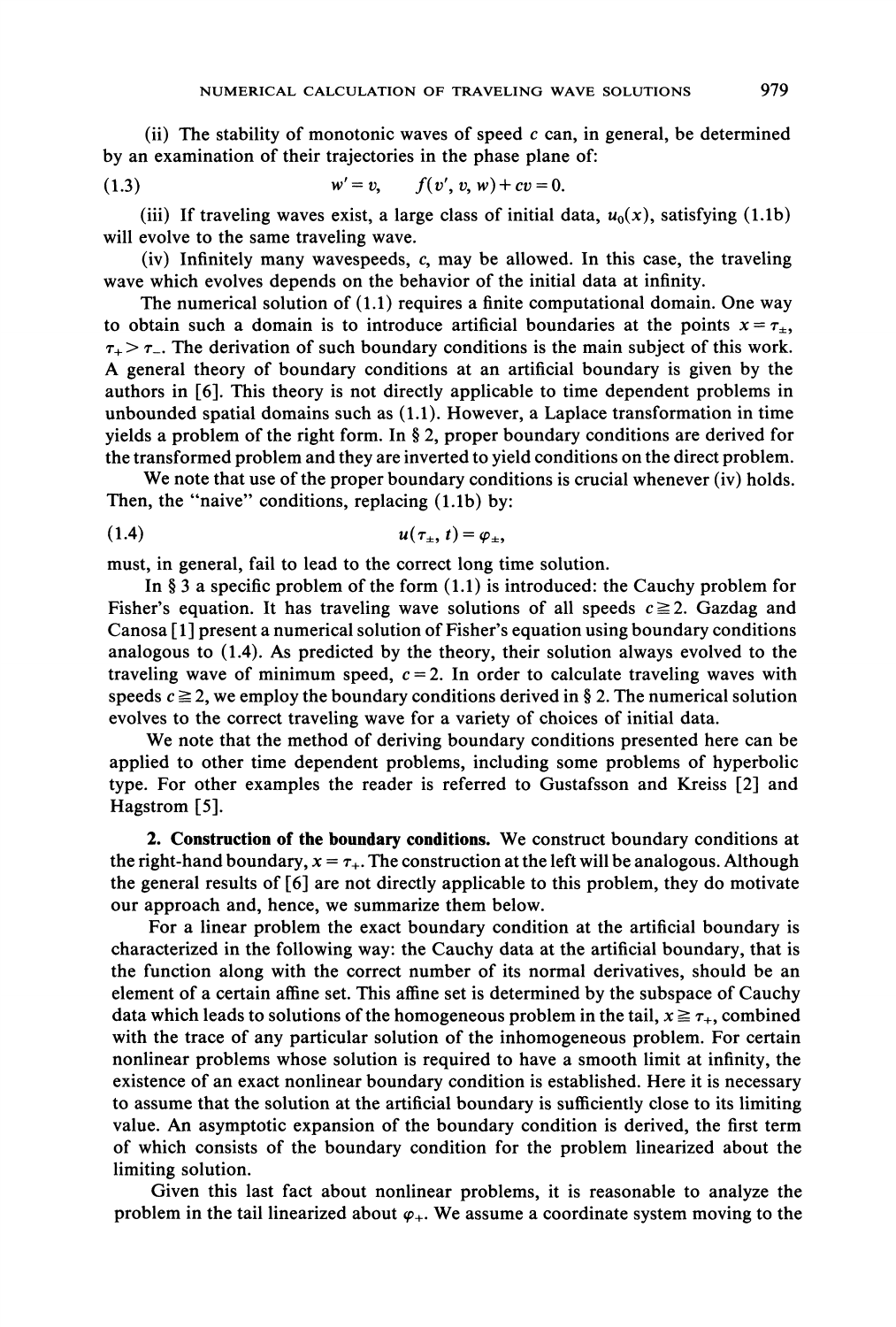right with speed  $c$  and thus we consider:

a) 
$$
v(x, t) = u(x, t) - \varphi_+, \quad x \ge \tau_+,
$$
  
\nb)  $v_t = f_1 v_{xx} + f_2 v_x + c v_x + f_3 v,$   
\nc)  $v(x, 0) = u_0(x) - \varphi_+,$ 

d) 
$$
\lim_{x\to\infty} v(x, t) = 0.
$$

Here the constants  $f_i$  are given by:

(2.2) 
$$
f_1 = \frac{\partial f}{\partial(u_{xx})}(0, 0, \varphi_+), \quad f_2 = \frac{\partial f}{\partial(u_x)}(0, 0, \varphi_+), \quad f_3 = \frac{\partial f}{\partial u}(0, 0, \varphi_+).
$$

Following the discussion above, to derive boundary conditions from (2.1) two problems must be solved; boundary conditions for the homogeneous problem, (2.1b, d) combined with zero initial data, must be found as well as a particular solution of (2.1b, d) which satisfies (2.1c). The homogeneous problem is considered first.

2.1. Boundary conditions for the homogeneous problem. We introduce the temporal Laplace transform:

$$
\hat{w}(x, s) = \int_0^\infty e^{-st} w(x, t) dt.
$$

If w is a solution of (2.1b, d) with zero initial data, then  $\hat{w}$  satisfies:

(2.3)   
\n(a) 
$$
f_1 \hat{w}_{xx} + (f_2 + c) \hat{w}_x + (f_3 - s) \hat{w} = 0,
$$
  
\n(b)  $\lim_{x \to \infty} \hat{w}(x, s) = 0.$ 

Equation (2.3a) has the basic exponential solutions:

$$
\hat{w} = e^{\kappa_{\pm}(s;c)x}
$$

where  $\kappa_{\pm}(s; c)$  are given by:

(2.5) 
$$
\kappa_{\pm} = \frac{-(f_2 + c)}{2f_1} \pm \frac{1}{2f_1} [(f_2 + c)^2 + 4f_1(s - f_3)]^{1/2}.
$$

For Re(s) sufficiently large, Re( $\kappa_+\geq 0$  and Re( $\kappa_-\geq 0$ , since  $f_1\geq 1$ . Hence, the admissible solution has exponent  $\kappa$  and it satisfies:

$$
\hat{w}_x(\tau_+; s) = \kappa_-(s; c) \hat{w}(\tau_+; s).
$$

This can be rewritten as:

(2.7) 
$$
\frac{\hat{w}_x(\tau_+; s)}{\kappa_-(s; c)} = \hat{w}(\tau_+; s).
$$

Using the convolution formulas and the expression for the inverse transform of  $1/\kappa$ (see, e.g., Oberhettinger and Badii [9]), (2.7) yields for  $w(\tau_+, t)$  the condition:

$$
(2.8)
$$

$$
-\sqrt{f_1}\int_0^t \left\{e^{[f_3-\alpha^2](t-p)}\left[\frac{1}{\sqrt{\pi(t-p)}}-\alpha\ e^{\alpha^2(t-p)}\operatorname{Erfc}(\alpha\sqrt{t-p})\right]w_x(\tau_+,p)\right\}dp=w(\tau_+,t)
$$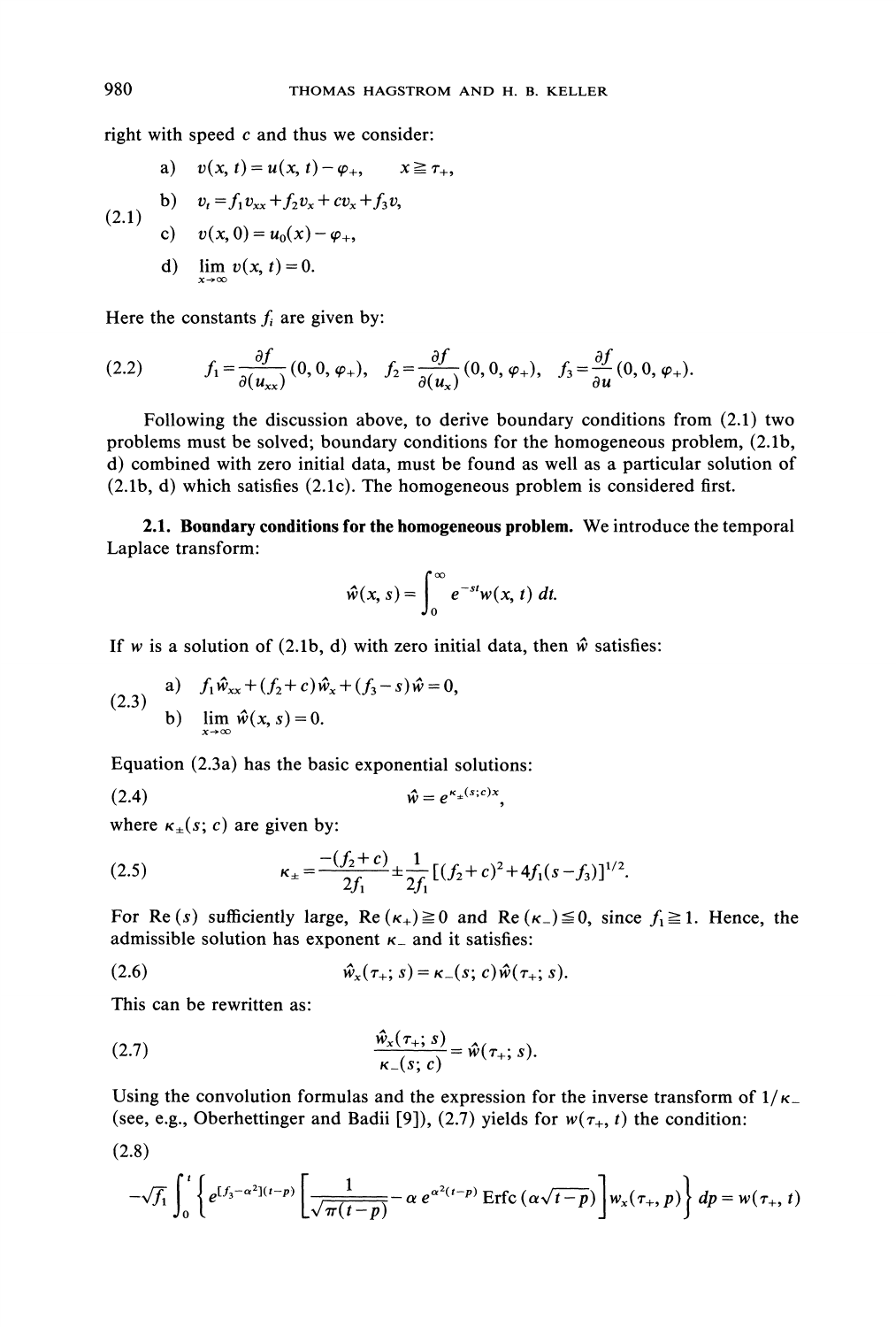where we have introduced:

$$
\alpha = \frac{f_2 + c}{2\sqrt{f_1}}.
$$

2.2. Particular solution. We now find particular solutions in the case that  $u_0(x)$  - $\varphi_+$  is expressed as a finite sum of exponentials:

(2.9) 
$$
u_0(x) - \varphi_+ = \sum_{j=1}^N d_j e^{-\alpha_j (x - \tau_+)}, \qquad \alpha_j > 0, \quad x \ge \tau_+.
$$

Hagan's analysis [3] shows that  $u_0(x)-\varphi_+$  must decay at least exponentially for traveling wave solutions to exist. From (2.5), with  $s = 0$ , we see that traveling waves of speed  $c$  have exponential decay rates given by:

(2.10) 
$$
g_{\pm}(c) = -\frac{f_2 + c}{2f_1} \pm \frac{1}{2f_1} [(f_2 + c)^2 - 4f_1f_3]^{1/2}.
$$

Thus for any exponent,  $-\alpha_j$ , there exists a unique speed  $c_j$  such that:

$$
(2.11a) \qquad \qquad -\alpha_j = g_-(c_j) \quad \text{or} \quad -\alpha_j = g_+(c_j).
$$

This speed is given by:

$$
c_j = \frac{f_3}{\alpha_i} + f_1 \alpha_j - f_2.
$$

Hence, each exponential in (2.9) can be associated with a unique traveling wave, from which a particular solution can be found. This gives the particular solution corresponding to the initial data (2.9):

(2.12) 
$$
v_p(x, t) = \sum_{j=1}^N d_j e^{-\alpha_j([x-\tau_+]-(c-c_j)t)}.
$$

Combining (2.8) and (2.12) yields the following linearized boundary condition on  $u \equiv w-v_p$  at  $x=\tau_+$ :

$$
-\sqrt{f_1} \int_0^t \left\{ e^{[f_3 - \alpha^2](t-p)} \left[ \frac{1}{\sqrt{\pi(t-p)}} - \alpha e^{\alpha^2(t-p)} \operatorname{Erfc} \left( \alpha \sqrt{t-p} \right) \right] \right\} dp
$$
  
(2.13)  

$$
\left\{ u_x(\tau_+, p) + \sum_{j=1}^N \alpha_j d_j e^{\alpha_j(c_j - c)p} \right\} dp
$$
  

$$
= u(\tau_+, t) - \varphi_+ - \sum_{j=1}^N d_j e^{\alpha_j(c_j - c)t}.
$$

Here of course:

(a) 
$$
\alpha = \frac{f_2 + c}{2\sqrt{f_1}}
$$
,  
\n(b)  $u_0(x) = \varphi_+ + \sum_{j=1}^N d_j e^{-\alpha_j(x - \tau_+)}, \qquad x \ge \tau_+$ .

2.3. Conditions at the left boundary. A similar boundary condition can be derived at the left-hand boundary,  $x = \tau_-$ . In transform variables, a solution to the linearized,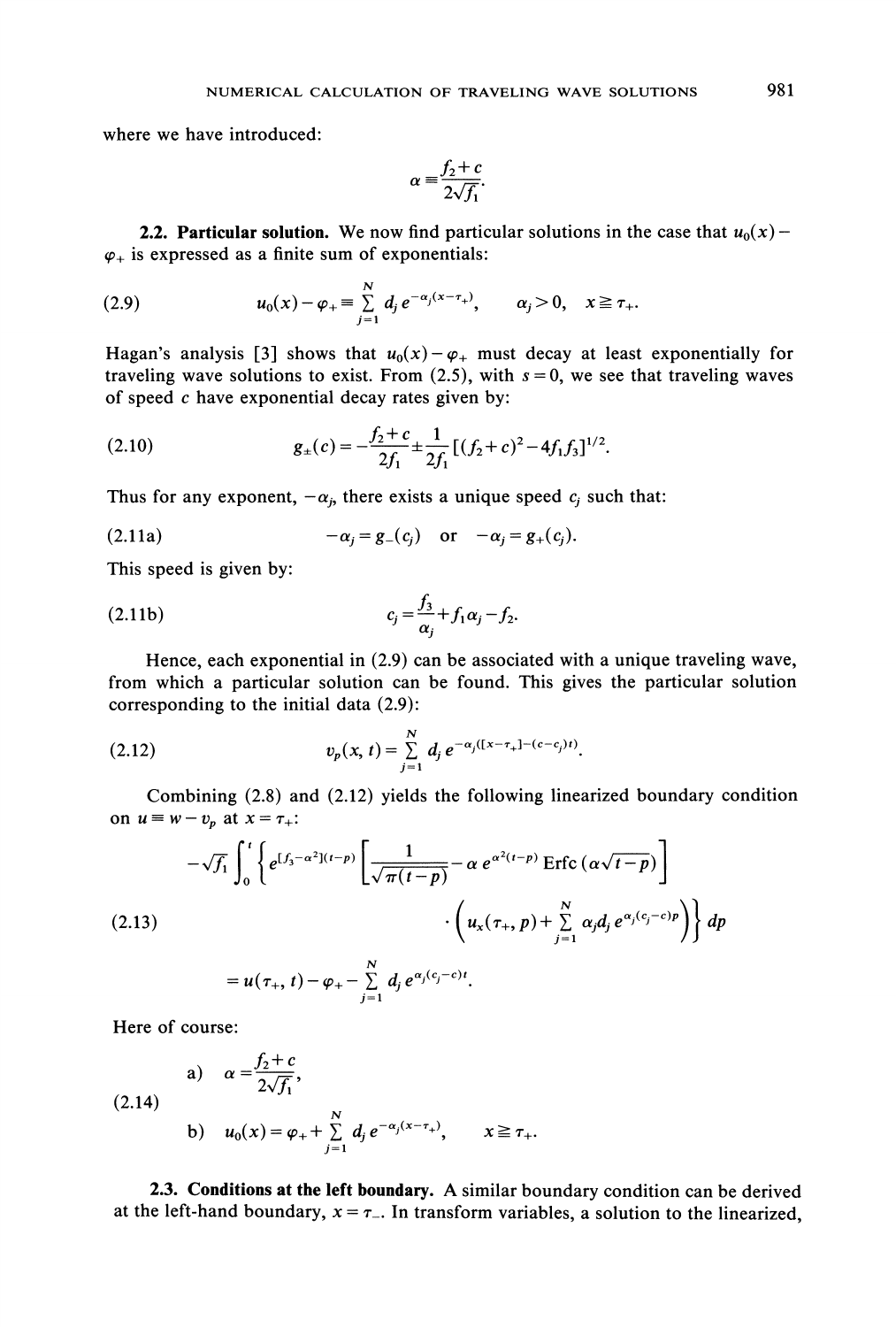homogeneous problem on  $(-\infty, \tau_{-}]$  must satisfy:

(2.15) 
$$
\frac{\hat{w}_x(\tau_-; s)}{\bar{\kappa}_+(s; c)} = \hat{w}(\tau_-; s),
$$

where

(2.16) 
$$
\bar{\kappa}_{+} = \frac{-(\bar{f}_2 + c)}{2\bar{f}_1} + \frac{1}{2\bar{f}_1} [(\bar{f}_2 + c)^2 + 4\bar{f}_1(s - \bar{f}_3)]^{1/2}
$$

and

(2.17) 
$$
\bar{f}_1 = \frac{\partial f}{\partial(u_{xx})} (0, 0, \varphi_{-}), \quad \bar{f}_2 = \frac{\partial f}{\partial(u_{x})} (0, 0, \varphi_{-}), \quad \bar{f}_3 = \frac{\partial f}{\partial u} (0, 0, \varphi_{-}).
$$

(2.18)

The inverse transform of (2.15) is given by:  
\n(2.18)  
\n
$$
\sqrt{\overline{f}_1} \int_0^t \left\{ e^{(\overline{f}_3 - \overline{\alpha}^2)(t-p)} \left[ \frac{1}{\sqrt{\pi(t-p)}} + \overline{\alpha} e^{\overline{\alpha}^2(t-p)} \operatorname{Erfc} \left( -\overline{\alpha} \sqrt{t-p} \right) \right] w_x(\tau_-, p) \right\} dp = w(\tau_-, t)
$$

with  $\bar{\alpha} = (\bar{f}_2 + c)/1\sqrt{f}_1$ . To find a particular solution, we assume that

$$
u_0(x) - \varphi_- = \sum_{j=1}^M \bar{d}_j e^{\bar{\alpha}_j(x-\tau_-)}, \qquad \bar{\alpha}_j > 0, \quad x \leq \tau_-.
$$

Each exponent,  $\bar{\alpha}_j$ , can be uniquely associated with a linear traveling wave of speed  $\bar{c}_i$  through (2.16), with  $s = 0$ :

$$
\bar{c}_j = -\bar{f}_2 - \bar{f}_1 \bar{\alpha}_j - \frac{f_3}{\bar{\alpha}_j}.
$$

This leads to the particular solution:

(2.20) 
$$
\bar{V}_p(x, t) = \varphi_- + \sum_{j=1}^M \bar{d}_j e^{-\bar{\alpha}_j \tau_-} e^{\bar{\alpha}_j (x + (c - \bar{c}_j)t)}.
$$

Combining (2.20) with (2.18) yields a linear boundary condition at  $\tau$ <sub>-</sub>, analogous to  $(2.13):$ 

$$
\sqrt{\overline{f}_1} \int_0^t e^{[\overline{f}_3 - \overline{\alpha}^2](t-p)} \left[ \frac{1}{\sqrt{\pi(t-p)}} + \overline{\alpha} e^{\overline{\alpha}^2(t-p)} \operatorname{Erfc} \left( -\overline{\alpha} \sqrt{t-p} \right) \right]
$$
  
(2.21)  

$$
\cdot \left( u_x(\tau_-, p) - \sum_{j=1}^M \overline{\alpha}_j \overline{d}_j e^{\overline{\alpha}_j(c-\overline{c}_j)p} \right) dp
$$

$$
= u(\tau_-, t) - \varphi_- - \sum_{j=1}^M \overline{d}_j e^{\overline{\alpha}_j(c-\overline{c}_j)t}.
$$

Here

(a) 
$$
\bar{\alpha} = \frac{\bar{f}_2 + c}{2\sqrt{\bar{f}_1}},
$$
  
\n(2.22)  
\nb)  $u_0(x) = \varphi_- + \sum_{j=1}^{M} \bar{d}_j e^{\bar{\alpha}_j(x-\tau_{-})}, \qquad x \le \tau_{-}.$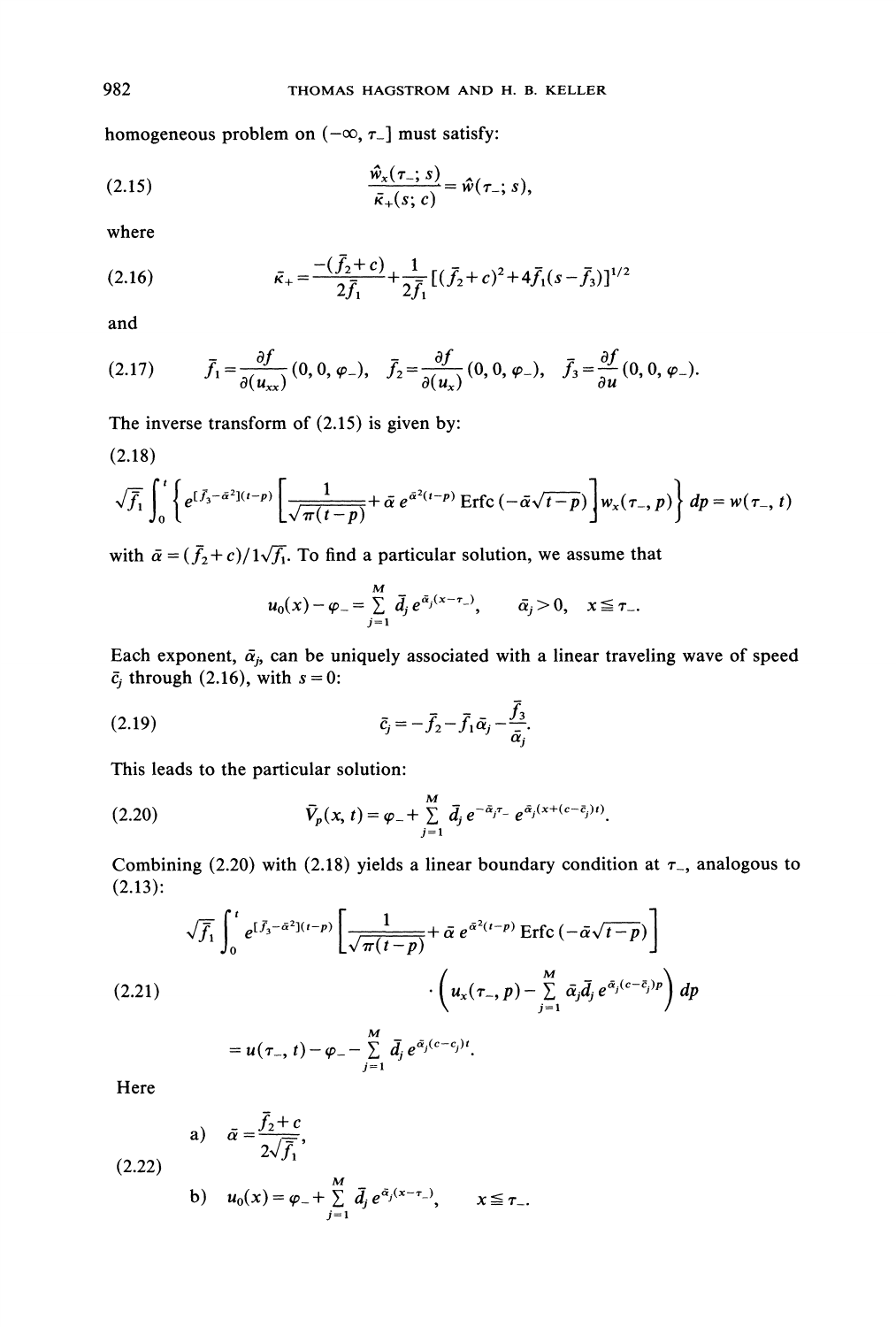3. Application to Fisher's equation. We now apply the results of the preceding section to Fisher's equation:

a) 
$$
u_t = u_{xx} + u(1-u), \quad x \in (-\infty, \infty), \quad t \ge 0,
$$

(3.1) b)  $\lim_{x \to \infty} u(x, t) = 0$ ,  $\lim_{x \to -\infty} u(x, t) = 1$ ,

c) 
$$
u(x, 0) = u_0(x)
$$
.

Problem (3.1) is used as a model of the propagation of an advantageous gene. For a discussion of this application see, for example, Moran [8]. It is a special case of (1.1) and various statements concerning the behavior of its solution are consequences of Hagan's [3] general analysis. (They were first proved by Larson [7].)

(i) There exist traveling wave solutions of all wavespeeds  $c \ge 2$ .

(ii) All positive initial data,  $u_0(x)$ , decaying at least exponentially as  $x \to \infty$  evolves to a unique traveling wave.

(iii) If  $u_0(x) \sim e^{-\beta x}$  as  $x \to \infty$ , then the solution evolves to a wave of speed  $c(\beta)$ given by:

(3.2) 
$$
c(\beta) = \begin{cases} \frac{1+\beta^2}{\beta}, & \beta \leq 1, \\ 2, & \beta \geq 1. \end{cases}
$$

The linearized boundary conditions, (2.13) and (2.21), are easily specialized to this problem. As in  $\S 2$ , we introduce a coordinate system moving to the right with speed c and choose  $\tau_+$  and  $\tau_-$  as our artificial boundary locations. We assume that  $u_0(x)$  can be represented as a finite sum of exponentials in the tails:

(3.3)  

$$
u_0(x) = \sum_{j=1}^{N} d_j e^{-\alpha_j (x - \tau_+)}, \qquad x \ge \tau_+,
$$

$$
u_0(x) = \sum_{j=1}^{M} \bar{d_j} e^{\bar{\alpha_j} (x - \tau_-)} + 1, \qquad x \le \tau_-.
$$

The boundary conditions we impose are:

$$
\begin{aligned}\n\text{a)} \quad & -\int_{0}^{t} e^{(1-c^{2}/4)(t-p)} \left[ \frac{1}{\sqrt{\pi(t-p)}} - \frac{c}{2} e^{c^{2}(t-p)/4} \operatorname{Erfc} \left( \frac{c}{2} \sqrt{t-p} \right) \right] \\
&\quad \cdot \left[ u_{x}(\tau_{+}, p) + \sum_{j=1}^{N} \alpha_{j} d_{j} e^{(1+\alpha_{j}^{2}-\alpha_{j}c)p} \right] dp \\
&= u(\tau_{+}, t) - \sum_{j=1}^{N} d_{j} e^{(1+\alpha_{j}^{2}-\alpha_{j}c)t}, \\
\text{(3.4)} \quad\n\text{b)} \quad \int_{0}^{t} e^{-(1+c^{2}/4)(t-p)} \left[ \frac{1}{\sqrt{\pi(t-p)}} + \frac{c}{2} e^{c^{2}(t-p)/4} \operatorname{Erfc} \left( -\frac{c}{2} \sqrt{t-p} \right) \right] \\
&\quad \cdot \left[ u_{x}(\tau_{-}, p) - \sum_{j=1}^{M} \bar{\alpha}_{j} \bar{d}_{j} e^{(\bar{\alpha}_{j}^{2} + \bar{\alpha}_{j}c - 1)p} \right] dp \\
&= u(\tau_{-}, t) - 1 - \sum_{j=1}^{M} \bar{d}_{j} e^{(\bar{\alpha}_{j}^{2} + \bar{\alpha}_{j}c - 1)t}.\n\end{aligned}
$$

We note from (3.3) that the true solution should evolve to a wave of speed  $c(\beta)$  given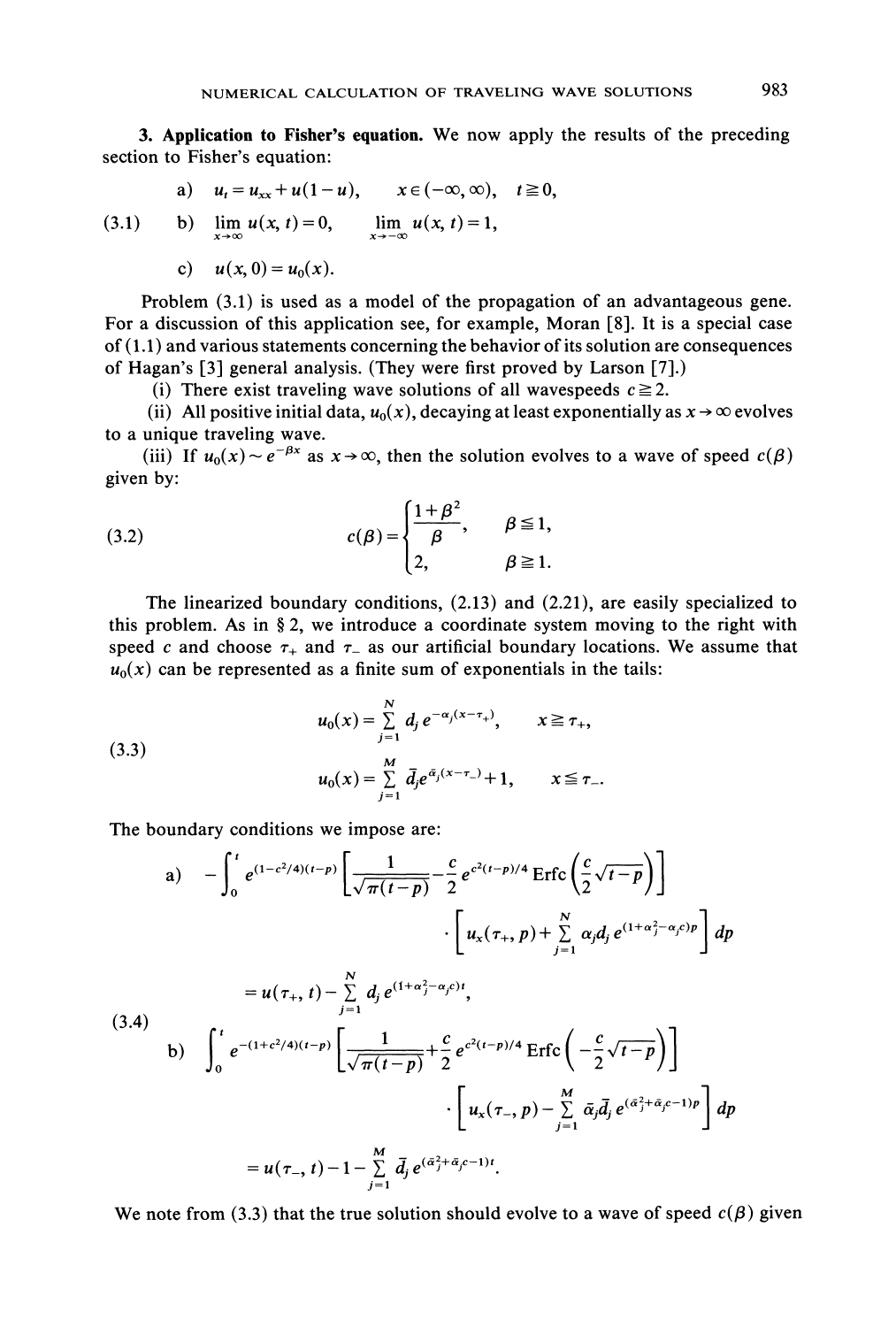by  $(3.2)$  where

$$
\beta = \min_i \{\alpha_j\}.
$$

In certain circumstances the particular terms in (3.4a) have a large exponential growth in time. As this could be a source of error in a numerical computation, the integrals involving them were done exactly. This allows us to rewrite the right boundary condition:

$$
-\int_0^t e^{(1-c^2/4)(t-p)} \left[ \frac{1}{\sqrt{\pi(t-p)}} - \frac{c}{2} e^{c^2(t-p)/4} \operatorname{Erfc} \left( \frac{c}{2} \sqrt{t-p} \right) \right] u_x(\tau_+, p) dp
$$
  
=  $u(\tau_+, t) + \sum_{j=1}^N f_j(t).$ 

**Here** 

Here  
\n
$$
f_j(t) = \alpha_j d_j \left[ \frac{-c}{2(1 - k_j)} e^{t} \operatorname{Erfc} \left( \frac{c}{2} \sqrt{t} \right) + \frac{[k_j + c^2/4 - 1]^{1/2}}{(1 - k_j)} e^{k_j t} \operatorname{Erfc} \left( \sqrt{\left( k_j + \frac{c^2}{4} - 1 \right) t} \right) + h_j(t) \right],
$$
\n(3.6)  
\n
$$
h_j(t) = \begin{cases} 0, & \alpha_j = \frac{c}{2} + \sqrt{\frac{c^2}{4} + k_j - 1}, \\ -2 \frac{\sqrt{c^2/4 + k_j - 1}}{(1 - k_j)} e^{k_j t}, & \alpha_j = \frac{c}{2} - \sqrt{\frac{c^2}{4} + k_j - 1}, \end{cases}
$$

and

$$
k_j=1+\alpha_j^2-\alpha_jc.
$$

We note that (3.4a') explicitly contains the different evolution of initial data with large and small decay rates.

Presented below are the results of some numerical computations of solutions of (3.1) using the boundary conditions (3.4a', b). A uniform grid was introduced and spatial derivatives were replaced by centered finite differences. The method was implicit in time and stable for the ratio of the time step to the grid size sufficiently small. With h denoting the spatial mesh width and  $k$  the time step we used:

$$
u(x, t+k)-kD_{+}D_{-}u(x, t+k)-ku(x, t+k)(1-u(x, t+k))
$$
  
=  $u(x, t-k)+kD_{+}D_{-}u(x, t-k)+u(x, t-k)(1-u(x, t-k))+2ckD_{0}u(x, t).$ 

Here  $D_+D_-$  and  $D_0$  are standard spatial difference operators:

$$
D_{+}D_{-}f(x) = \frac{(f(x+h)-2f(x)+f(x-h))}{h^{2}}, \qquad D_{0}f(x) = \frac{(f(x+h)-f(x-h))}{2h}.
$$

At each step the nonlinear system of difference equations was solved using Newton's method with an explicit step taken to generate the initial guess.

The boundaries were located midway between gridpoints and the integrals there were approximated by the trapezoid rule (away from the singularity). So, for example,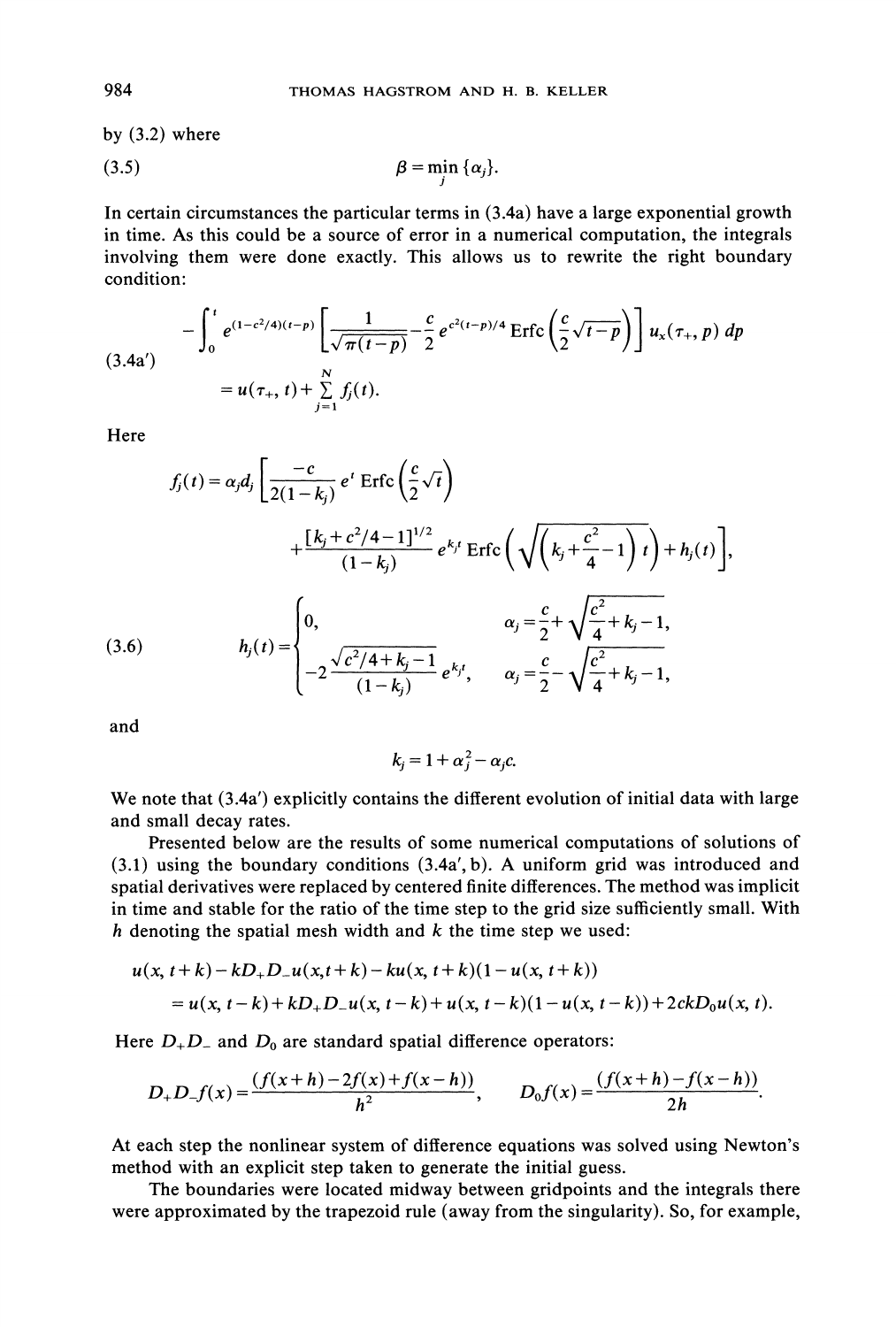at the right-hand boundary we used:

$$
-\left[\frac{k}{2}(K(t)+K_s(t))w(0)+k\sum_{j=1}^{(t/k-2)}(K(t-jk)+K_s(t-jk))w(jk)+kK(k)w(t-k)+\frac{k}{2}K(0)w(t)+\frac{k}{2}K_s(k)w(t-k)+\int_{t-k}^{t}\{(t-p)w(t-k)e^{(1-c^2/4)}-(t-k-p)w(t)\}\frac{dp}{\sqrt{\pi(t-p)}}\right]=\frac{1}{2}\left\{u\left(\tau_{+}+\frac{h}{2},t\right)+u\left(\tau_{+}-\frac{h}{2},t\right)\right\}+\sum_{j=1}^{N}f_j(t).
$$

Here,  $K$  and  $K_s$  are respectively the singular and nonsingular parts of the kernel in (3.4a'), the  $f_j$  are defined in (3.6) and  $w(t)$  is given by:

$$
w(t) = \frac{1}{h} \left[ u \left( \tau_+ + \frac{h}{2}, t \right) - u \left( \tau_+ - \frac{h}{2}, t \right) \right].
$$

The remaining integral was done analytically.

For all cases described below the grid ranged between  $-12$  and 12 and contained 171 points. The time step is .025, well within the stable region in all cases. Initial conditions were generated in the following way: expansions in the tail, (3.3), were input and smoothly connected (two continuous derivatives) by a combination of polynomial and exponential functions. The computations shown were performed on <sup>a</sup> VAX 11/780 at the University of Wisconsin at Madison, though others were done on the IBM 4341 of the Applied Mathematics Department at the California Institute of Technology.

Figure <sup>1</sup> shows the evolution, in a coordinate system moving with speed 4, of initial data which decays, at both  $\pm \infty$ , at a rate compatible with a wave of speed 4.

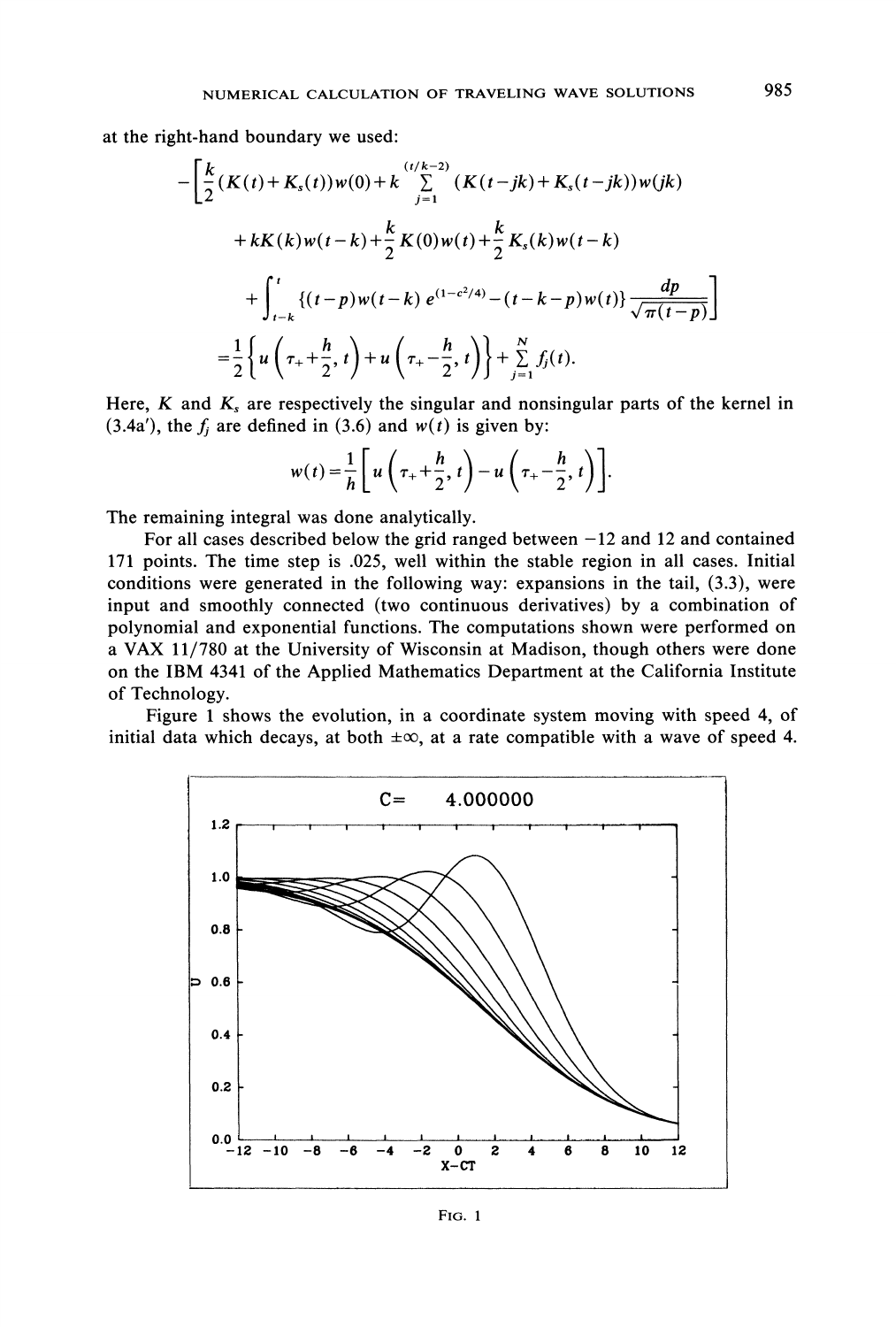The initial data and solutions at intervals of <sup>25</sup> time steps are displayed. A steady state is reached which must be moving with speed 4. Figure 2 contains the final state (solid line) of Fig. 1. This is the solution at  $t = 6.875$ . Plotted with it is the traveling wave solution of speed 4. This solution was found by a second order centered finite difference solution of the relevant steady problem on the same mesh as used in the time dependent case. The solution was required to agree with the time dependent one at the right-hand boundary while the condition:

$$
u_x=\bar{\kappa}_+(0;4)(u-1)
$$

was used at  $\tau_{-}$ . (Note that  $\bar{\kappa}_{+}(s; c)$  is defined in (2.16).) The agreement between the two solutions is seen to be excellent.



We note that the boundary condition,

$$
(3.7) \t\t u(\tau_+, t) = constant,
$$

leads to good results when the speed of the coordinate system is the same as the speed of the final state. For a more complicated problem, however, this might not be known in advance. Indeed, it might be the goal of the computation to determine it. As shown in Fig. 3, our conditions avoid this difficulty. This is the computed evolution in a coordinate system moving with speed 3 of the same initial data used to generate Fig. 1. The wave is seen to move to the right and, in fact, moves with relative speed 1. This is confirmed in Fig. 4, a comparison of the solution at  $t = 6.875$  (solid line) and the wave of speed <sup>4</sup> of Fig. <sup>2</sup> translated to the right <sup>a</sup> distance of 6.875. We believe the small error at the right boundary is due to the use of linearized boundary conditions.

Figure <sup>5</sup> displays the computed evolution, in a coordinate system moving with speed 4, of initial data with two decay rates in the right tail: one compatible with a wave of speed 4, the other compatible with a wave of speed 3. Here, the speed 4 part decayed at the large rate while the speed 3 part decayed at the slow rate. As predicted by the theory, a speed <sup>3</sup> wave is eventually reached.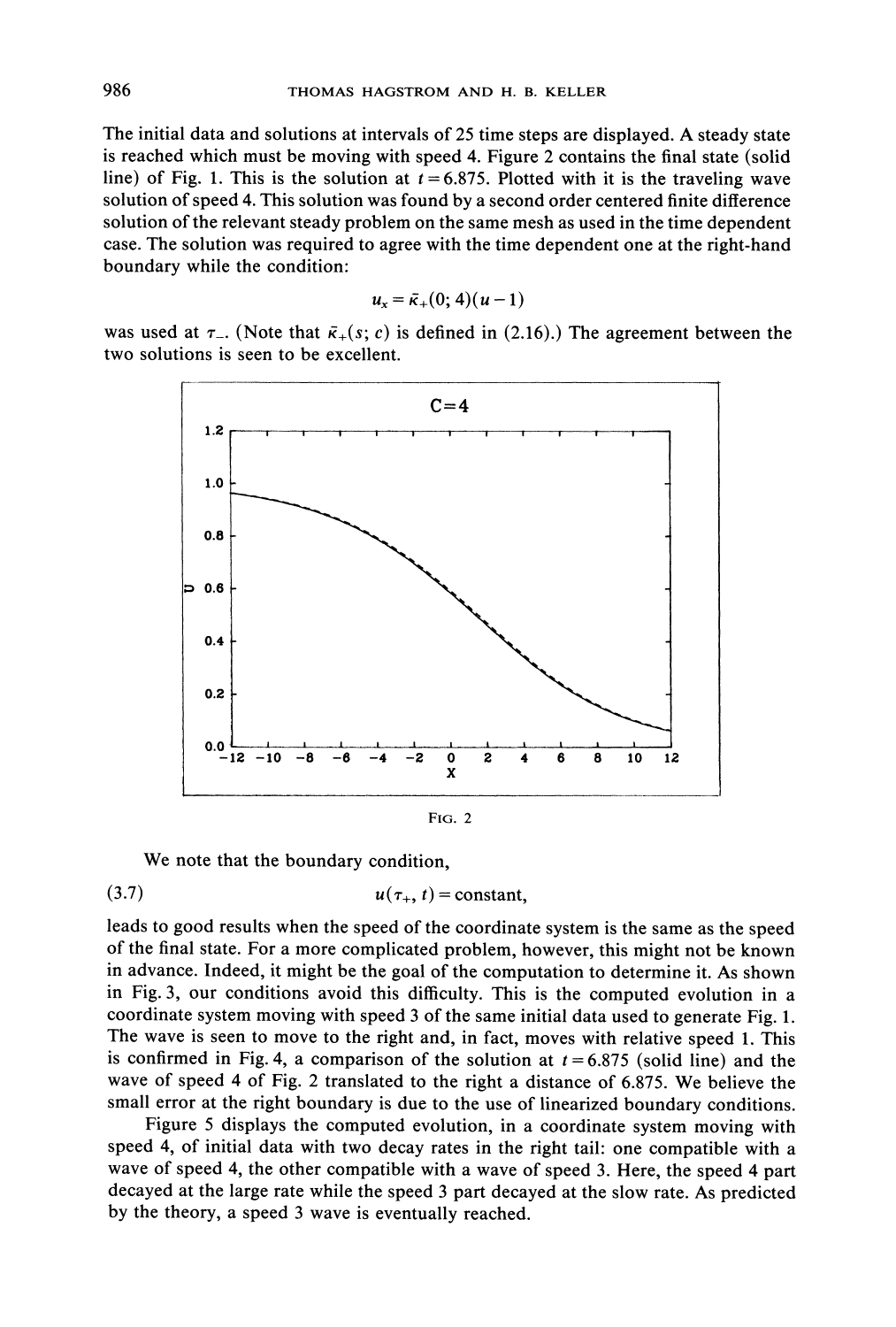

FIG. 3



FIG. 4

We note that, as it is the initial data in the right tail which determines the wavespeed, it is the right-hand boundary condition which is important. Various choices for the left-hand boundary condition, for example  $u =$  constant and  $u_x = 0$ , were tried and led to good results.

In summary, we have shown that our boundary conditions consistently lead to correct long-time results while other simpler conditions do not. We believe that their